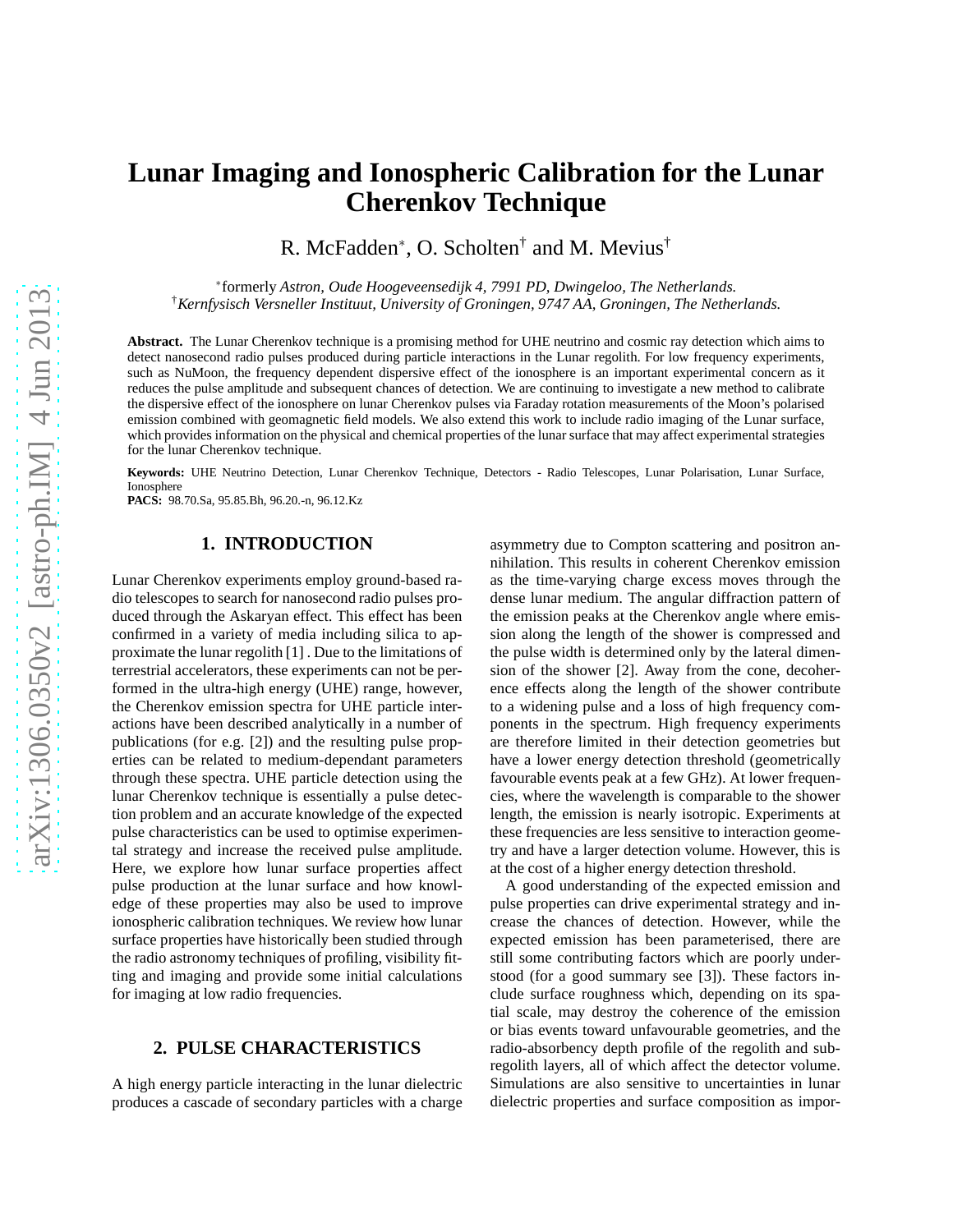tant characteristics of the emission spectra such as the Cherenkov angle, turnover frequency and the angular diffraction width are determined by the electrical properties of the interaction medium.

Once a pulse has left the lunar surface, more uncertainties are introduced into the pulse characteristics during propagation. Propagation through the Earth's ionosphere introduces dispersion which reduces coherency within the pulse and subsequent chances of detection. Full pulse amplitude can be recovered using matched-filtering techniques and this requires an accurate knowledge of the dispersion characteristic which is parameterised by the instantaneous Total Electron Content (TEC) of the ionosphere. Our main motivation for studying the lunar surface is to understand the Moon's polarisation properties so that the dispersive effect of the ionosphere can be calibrated via lunar Faraday rotation measurements combined with geomagnetic field models. We also extend this work to include radio imaging of the lunar surface, which may provide further information on the physical and electrical properties of the lunar surface relevant to the lunar Cherenkov technique.

## **3. LUNAR ASTRONOMY**

The observed lunar intensity and polarisation are related to the thermal and electrical properties of the lunar surface [4]. The Moon can be considered as a smooth, homogenous spherical planet with a power reflection coefficient (and hence emissivity) which is a function of the dielectric constant of the surface material and the angle between the direction of propagation and the surface normal. Deviations from an ideal, smooth sphere can be caused by surface roughness, changes in the lunar surface composition and variations of temperature, density or electrical properties of the lunar material with depth.

Lunar intensity and polarisation distributions exhibit a strong dependence on the radial axis which favoured lunar profile scanning for early investigations of the Moon. Since then, three main methods for obtaining information about lunar emission via radio astronomy techniques have emerged: lunar profile scanning, visibility data analysis and interferometric imaging.

#### **3.1. Model Fitting**

The strong radial dependence and angular symmetry of lunar emission [4] has made lunar profile and visibility fitting an attractive method for investigating the lunar surface using radio astronomy techniques. A lunar profile is obtained by taking a scan each in right ascension and declination through the centre of the Moon to obtain a profile of the intensity or polarisation distribution across the disk.

The lunar intensity profile shows limb darkening due to surface roughness effects [5] while the intrinsic thermal radiation of a planetary object appears increasingly polarised toward the limb, when viewed from a distant point such as Earth [4]. The polarised emission is radially aligned due to the changing angle of the planetary surface toward the limb combined with Brewster angle effects. This effect is known as 'Brewster angle highlights' or limb brightening and is sensitive to changes in the dielectric constant through the power reflection coefficient. An increase in the dielectric constant increases the degree of polarisation (ratio of polarisation to brightness temperatures) as the difference between the parallel and perpendicular Fresnel reflection coefficients is increased. Surface roughness effects will also modify the polarisation response, therefore the observed polarisation is related to the effective dielectric constant which is a mix of the true dielectric constant and surface roughness effects [6] [4].

Properties of lunar sub-surface material may also be inferred from lunar profile analysis. Measurements taken at longer wavelengths will probe greater depths of material and help to build a depth profile of the sub-surface thermal and electrical properties. An increase in the observed dielectric constant with wavelength has been attributed to a higher density of lunar material at greater depths [5], while attempts to determine the subsurface heat flow may also reveal information about the subsurface layers as temperature gradient estimates (based on limb-darkening models) conflict with those measured at the Apollo site suggesting either inhomogeneities with depth or a solid rock layer at about 10m [6].

Alternatively, asymmetries in the Moon's brightness distribution can be measured in the visibility function which is the response of an interferometer antenna pair or baseline. The visibility function samples the twodimensional Fourier transform of the spatial brightness distribution, however, it reduces to a one-dimensional Hankel transform for a circularly symmetric object such as the Moon. The visibility function is also sensitive to the value of the dielectric constant and surface roughness effects in both the polarisation distribution [4] and intensity limb darkening [6] .

Radar measurements and analysis of samples from Apollo missions provide complementary measurement techniques, however, historically there has been some disagreement between the measurements obtained from these techniques and radio astronomy data. These differences have been attributed to inhomogeneities in the electrical properties of the lunar surface and different wavelengths probing different depths of near-surface layers (radar wavelength relates differently to observation depth and this relation is sensitive to grazing angle for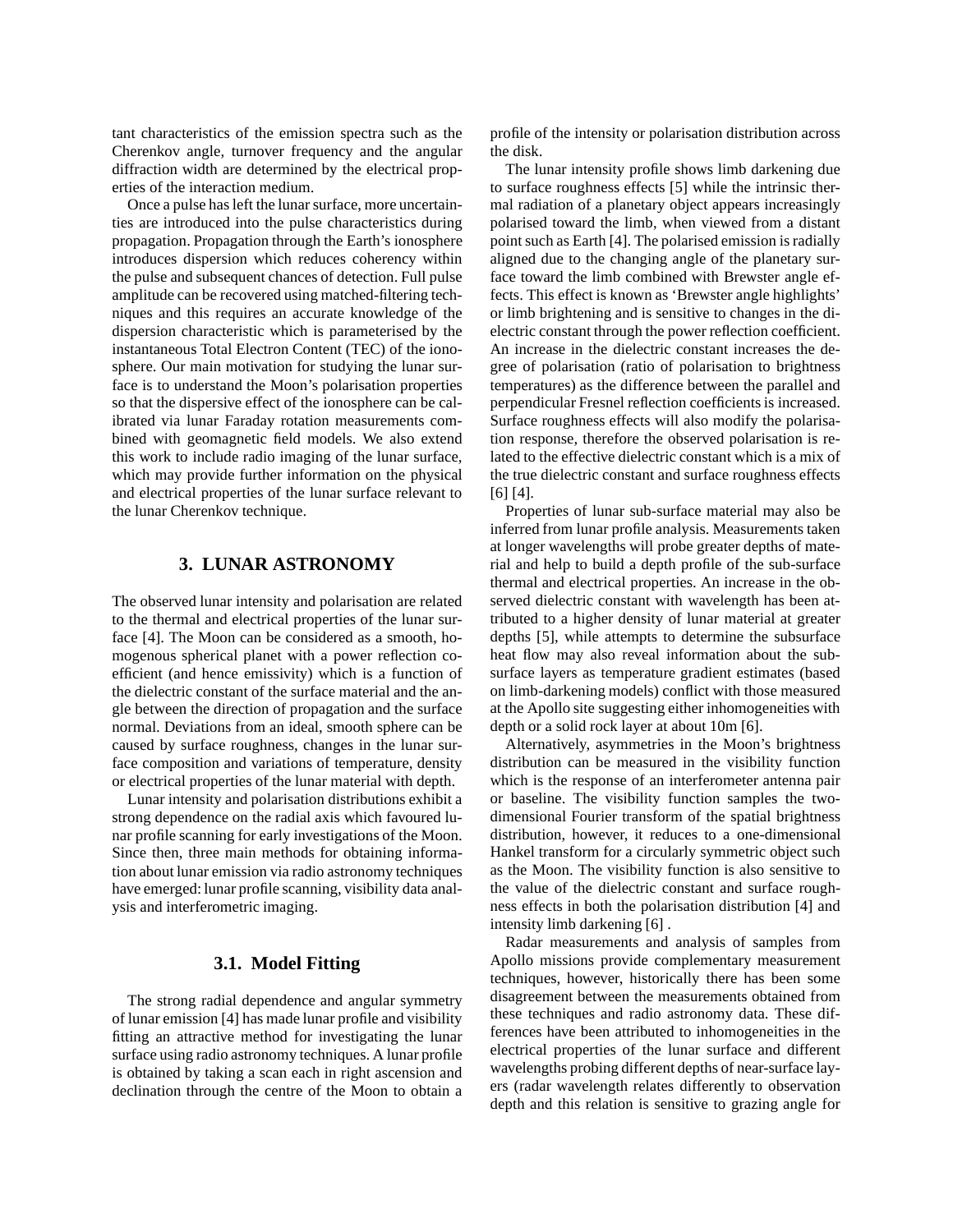any instrument) [5]. The possibility of inhomogeneities in the lunar surface makes mapping more important, particularly at a variety of wavelengths, and observing the lunar surface through radio telescopes offers the opportunity to observe the lunar emission with the same geometry, propagation effects, calibration and instrumentation issues as during the lunar Cherenkov experiments.

#### **3.2. Imaging**

There are few examples of lunar mapping in the literature. In 1965 Heiles and Drake [4] used the NRAO 300-ft telescope to produce a map of the lunar polarised emission at 1.4 GHz. They used a 'wobbling' technique (i. e. scanning back and forth across the Moon in declination) and produced a contour map of the difference in brightness temperature measured by two cross-polarised feeds. They found the Moon to be very smooth – in agreement with radar maps – but noticed asymmetry in the peaks of the polarisation most likely caused by surface inhomogeneities. In particular, some mare regions had reduced polarisation indicating either an increase in surface roughness or a decrease in dielectric constant. In 1972 Moffat [7] produced polarimetric maps, also at 1.4 GHz, using aperture synthesis techniques. He found that the Moon is well described by a simple model except for local deviations in fractional polarisation and intensity brightening toward the limb. These polarisation deviations were not consistent with uniform dielectric constant and surface roughness although the noise level in the map was considered too high to draw any definite conclusions. More recently, in 2002, Poppi et. al. [8] investigated the Moon as a polarised calibrator at centimetre and millimetre wavelengths. They produced maps of the polarised lunar emission at 8.3 GHz with the Medicina 32-m radio telescope. They found that the the polarised emission was not homogenous and noted a decrease in the expected linearly polarised signal which was attributed to surface roughness effects and antenna pattern averaging. An excess of the Stokes *U* parameter in integrated polarisation also suggested inhomogeneities of the lunar regolith physical properties on a large scale. In each case, polarisation defects were observed which may be related to lunar surface features or regions of varying thermal and electrical properties with further lunar mapping.

# **3.3. Using Lunar Observations for Ionospheric Calibration**

A good understanding of the expected thermal emission from the lunar surface can also help to calibrate the effects of pulse propagation. In particular the frequencydependent refractive index of the Earth's ionospheric plasma causes a differential additive delay across the bandwidth of a propagating pulse which results in a loss of coherency and reduction of the received pulse amplitude. This effect is most dramatic for low frequency experiments such as the NuMoon experiments which operate in the 100-200 MHz range. A reduction of the received pulse amplitude not only affects the chances of pulse detection but also the neutrino energy threshold. The amplitude of the pulse at the lunar surface is related to the charge excess in the particle shower which is roughly proportional to the number of particles in the electromagnetic cascade which in turn is proportional to the energy of the shower and the energy of the original neutrino. Therefore as the minimum detectable pulse height is increased, the minimum detectable neutrino energy is also increased.

Pulse amplitude can be recovered using coherent dedispersion techniques which require knowledge of the real-time ionospheric conditions. Current Ionospheric TEC products available online include Global Positioning System (GPS) satellite data and ground-based ionosonde data. Ionosondes probe the peak transmission frequency (fo) through the F2-layer of the ionosphere which is related to the ionospheric TEC, however, there are known inaccuracies in TEC estimates obtained from ionosonde measurements as they are empirically derived [9]. TEC measurements can also be derived from dualfrequency GPS signals and maps of this data are available online from several sources [10] [11]. These maps contain estimates derived from GPS measurements processed with Kalman filters and combined with the IRI-2007 [12] ionospheric model which is driven by realtime foF2 observations from ionosondes [11]. They display a total delay from GPS satellites (at an altitude of  $\sim$  20000 km) to the ground, mapped to a vertical path. Mapping includes both ionospheric and plasmaspheric components, modelled separately, and combined to produce an estimate of total delay. The ionosphere can be modelled as a single layer model which assumes all free electrons are concentrated in an infinitesimally thin shell and removes the need for integration through the ionosphere. This is scaled according to the standard Gallagher model to account for the plasmaspheric contribution to the TEC [13]. While the time resolution and availability of ionospheric products has improved a lot in the last few years, there are still inaccuracies associated with using these products to calibrate the ionosphere for the lunar Cherenkov technique. In particular there are significant errors associated with mapping to and from vertical paths. New methods of ionospheric monitoring are required particularly for the current low-frequency lunar Cherenkov experiments and, as the solar cycle enters a more active phase, accurate pulse dedispersion will be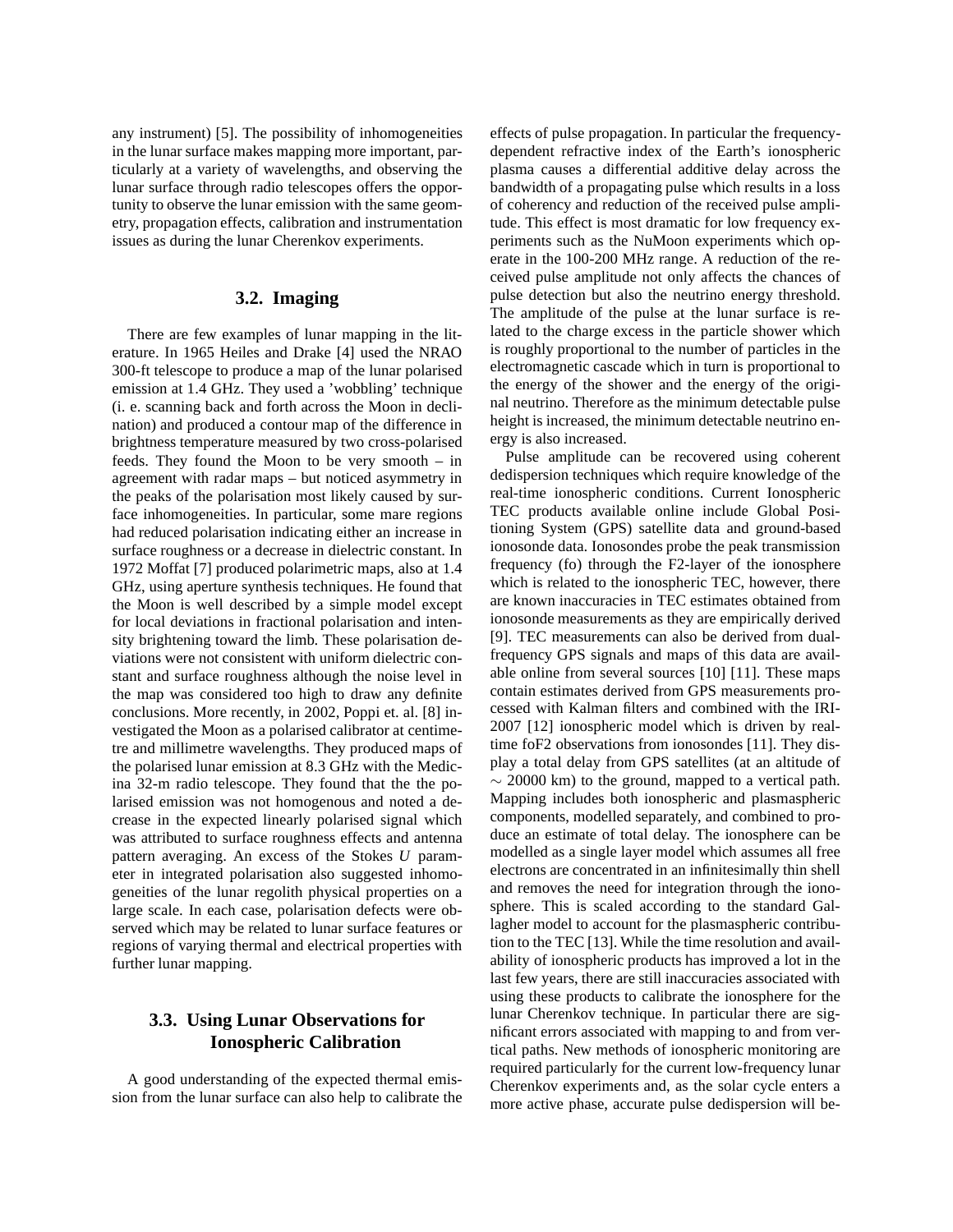come a more important experimental concern at all frequencies.

We are continuing to investigate a new technique to obtain TEC measurements that are both instantaneous and line-of-sight to the Moon [9]. Ionospheric TEC can be deduced from the Faraday rotation measurements of a polarised source combined with a geomagnetic field model, which are more stable than ionospheric models (IGRF magnetic field values are accurate to better than 0.01% [14]). We propose to use this method with lunar thermal emission as the polarised source.

Initial investigations of this technique were performed with the LUNASKA collaboration using the 22-m telescopes of the Australia Telescope Compact Array with a center frequency of 1384 MHz [9]. At these frequencies, planetary synthesis imaging and polarimetry require a complete set of antenna spacings and enough observing time for earth rotation synthesis. Faraday rotation measurements obtained through synthesis imaging will therefore be averaged over the entire observational period and not contain any information on short-term ionospheric structure. Depending on the chosen experimental strategy, the lunar imaging baseline requirements may also conflict with the unique constraints of a lunar Cherenkov experiment. For UHE particle detection, long antenna spacings may be preferred to minimise the level of lunar noise correlation between antennas or short spacings may be used to minimise the relative geometric delays between antennas. To overcome these limitations we developed a method of obtaining lunar Faraday rotation estimates in the visibility domain which makes use of angular symmetry in the lunar polarisation distribution. Preliminary comparison of this technique to GPS data show that both data sets exhibit similar features which can be attributed to ionospheric events, however, more observations are required to investigate this technique further. Ionospheric dispersion effects are more significant for low frequencies experiements such as Numoon which is currently using the Low Frequency Array (LOFAR) for UHE neutrino detection experiements [15]. LOFAR's increased sensitivity and more complicated baseline geometry (compared to the ATCA's eastwest configuration) make imaging techniques more suitable than visibility function analysis for lunar studies.

## **3.4. Initial Calculations for Low Frequency Lunar Imaging**

We first want to map the low frequency lunar emission to determine brightness temperature in different regions and any correlation to surface features such as mare or highland regions. Mapping at low frequencies will probe a different surface scale and depth to the existing lunar maps. The LOFAR telescope operates low band antennas (LBA) at 10-80 MHz and high band antennas (HBA) at 120-240 MHz. At these frequencies, the sky brightness temperature is dominated by galactic radiation which has a strong frequency dependence given by,  $T_{\text{sky}} = T_{\text{s0}} \lambda^{2.55}$ where  $T_{s0} = 60 \pm 20$  K for galactic latitudes between 10 and 90 degrees. Assuming a lunar temperature of 241 K, there is a turnover frequency at approximately 174 MHz where the Moon is the same temperature as the background sky and can not be detected. Below this frequency, the Moon is a negative source or sink and above, the Moon becomes an increasingly strong positive source. Choice of observation frequency in the LOFAR bands is therefore non-trivial.

The effective lunar flux density (see Figure 1) was calculated for the LOFAR observing bands using just the core LOFAR stations, which correspond to a maximum baseline of approximately 2 kilometres. The lunar flux is stronger at lower frequencies, however, LOFAR has significantly better sensitivity in the HBA band. Therefore there is an optimal window to observe the Moon at the lower end of the HBA band (i. e.  $\approx$  110 MHz). At this frequency, the resolution for a maximum baseline of 2 kilometres is 3.5' (see Figure 2) and the Moon is a sink with an expected flux density of −.2 Jy per pixel beam. The instrumental sensitivity is inversely proportional to the square root of observing time-bandwidth product. For a one hour, one sub-band (for technical reasons, this is  $\approx$ .2 MHz) observation, a sensitivity equivalent to  $\approx 30^{\circ}$ K is possible. To improve this to  $\approx 3^{\circ}$  K requires a factor of 100 in time and frequency for example, 10 hours observation and 10 sub-bands ( $\approx$  2 MHz).

Extension to polarimetric imaging introduces some additional complications. Polarisation at the limb of the Moon is only an 8% effect [4] and this is further reduced by beam smearing. The Medicina observations had a resolution of 4.8' (FWHM) and the observed polarisation was consequently reduced to approximately 5%. The LOFAR resolution of 3.5' is only slightly more optimistic, therefore we can anticipate to lose a factor of  $\approx$  20 (with respect to the imaging case) due to incomplete polarisation. Detailed polarimetric maps at low frequencies therefore require careful calibration and improved imaging techniques to achieve the sensitivity required for mapping surface features, however, it is possible to attempt ionospheric calibration without producing full lunar maps. Lunar polarisation is radially aligned around the limb of the Moon, therefore limb pixels can be stacked to improve the sensitivity provided that each pixel is rotated according to its position on the limb so that the radial polarisation vectors would be aligned. Any deviations from the modelled polarisation can then be attributed to Faraday rotation and converted to ionospheric TEC measurements. At 110 MHz, approximately 30 beams can be fit around the limb of the Moon offer-